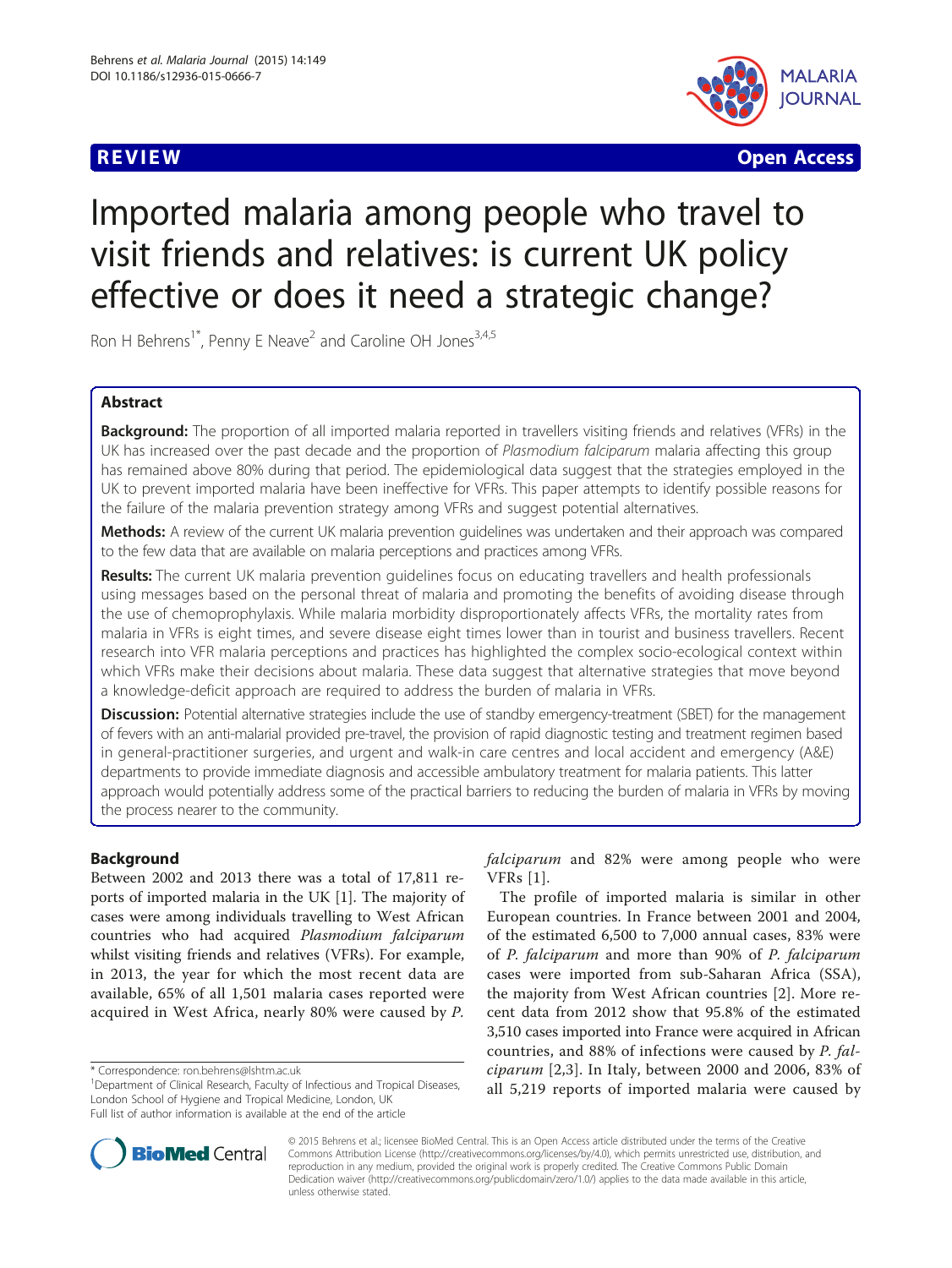P. falciparum and the majority (93%) were acquired in sub-Saharan Africa [[4](#page-5-0)].

It is clear that imported malaria morbidity disproportionately affects VFRs. The proportion of all reported malaria cases in the UK affecting VFRs increased from 65% in 2002 to 79% in 2013, with the total proportion remaining above 70% and P. falciparum over 80% over the past ten years (Figure 1). In France a similar trend is seen, with the proportion of P. falciparum cases in VFRs increasing from 50% in 1996 to 82% in 2011 [[3](#page-5-0)].

Despite the burden of morbidity, the case fatality rate from malaria among VFRs is significantly lower than that among non-VFRs. The data published from the UK Malaria Reference Laboratory (MRL) found that the case fatality was 3.0% in tourists compared with 0.32% in VFR travellers, an odds ratio of 8.2 [\[5](#page-5-0)]. Similar findings on the severity of malaria were found in France, where a significantly lower odds ratio of 0.25 of VFRs developing severe malaria compared to matched cases in travellers of European origin was reported [[6\]](#page-5-0). These differences in case fatality rate between VFRs and non-VFRs with malaria and the potential role of immunity to malaria needs further research.

These data suggest that the malaria prevention policies in these two countries are failing to effectively target prevention of imported P. falciparum in VFR travellers who have a high incidence of infections, but low case fatality rates.

In light of this epidemiological evidence, the question was raised – are the current approaches to preventing malaria among VFRs in the UK the most appropriate way of dealing with the continuing burden of disease in VFRs, or should policy makers be rethinking the prevention strategy?



# UK malaria prevention policy: ABCD

In the UK the national recommended guidelines for malaria prevention are developed for Public Health England (PHE) by the Advisory Committee on Malaria Prevention (ACMP), a multi-professional group who formulate decisions based on a risk assessment of contracting malaria in country-specific destinations [\[7\]](#page-5-0). The Committee produces annual guidelines on malaria prevention for use by both healthcare workers who advise travellers, and for prospective travellers who wish to understand the malaria risks and options for mitigating them. The guidelines are based on a range of sources of information including: expert opinion, published research and the recommendations of other technical bodies, including the World Health Organization, the Centers for Disease Control USA, and the Malaria Atlas Project (Chiodini, pers comm). The acronym 'ABCD' reflects the main strategies in the UK guidelines, where A is an awareness of the risk, B refers to bite prevention, C stipulates the need for chemoprophylaxis, and D emphasises the importance of rapid diagnosis and treatment [\[7\]](#page-5-0). Within the guidelines, VFRs are recognized as a 'special category' but the advice proposed for them is similar to the advice set out for other travellers, particularly the requirement for chemoprophylaxis. There is, however, an added emphasis on the need to raise awareness in this high-risk group, emphasizing that malaria is not a trivial disease and that acquired semi-immunity may be quickly lost. The guidelines suggest that the best strategy for increasing the use of effective malaria prevention measures in VFRs is the dissemination of appropriately tailored health information targeted to migrant communities, especially of West African descent, stressing the importance of chemoprophylaxis use when travelling. The guidelines further state that health advisers for this group, including primary care practitioners working in areas with large numbers of migrants, can have an important role to play.

# VFR awareness of malaria risk (A)

Studies on the knowledge and perception of the risk of malaria among VFRs in the UK suggest that the majority are aware of the potential risk of contracting the disease when they travel to their country of origin [\[8,9](#page-5-0)] and similar knowledge levels have been found among VFR travellers living in France [\[10\]](#page-5-0). However, knowledge of malaria, its presence and transmission do not always mean that malaria is perceived as a significant health threat to be actively avoided [[11-14\]](#page-5-0).

The few data that are available on VFR perceptions of personal risk of severe illness and death from malaria suggest that their perceptions are at variance with the advice provided by PHE. For example, there are the frequent reports amongst VFR travellers of feelings of competence in their ability to self-manage the disease, both recognizing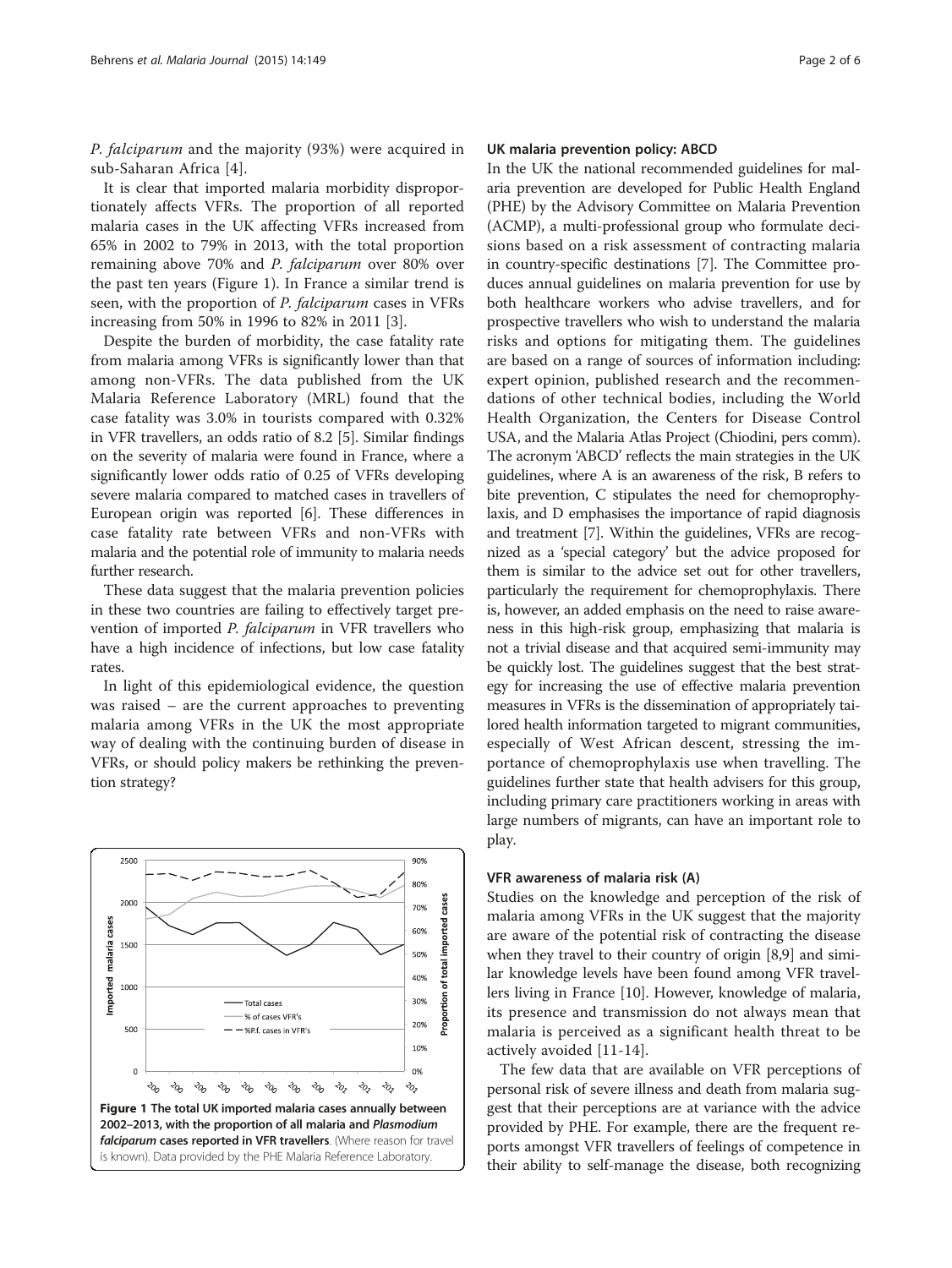and managing symptoms of malaria [[11](#page-5-0)]. Several studies have found that VFR travellers who suspected they had malaria while in their travel destination followed local practices and obtained treatment drugs from local providers (pharmacies, stores and street vendors) without a parasitological diagnosis, with many reportedly making a full recovery [\[11,12,15](#page-5-0)]. It is likely that these self-treatment behaviours were influenced by the context within which the disease was experienced, where the support of family and friends was available and the actions reflect common management practices in endemic destinations [\[16](#page-5-0)]. Recent research among a small group of VFRs in London suggests that among this group there was a perception, based on experience, that the risk of malaria was not necessarily life threatening to themselves, but could become a medical emergency if not treated in a timely and appropriate manner; that some groups of people (e.g., young children) were more likely to become severely ill if they contract the disease [[12](#page-5-0)]. The study also found that a number of these VFRs had confidence in their ability, and that of doctors and pharmacists in their country of origin, to diagnose and treat malaria appropriately, but less confidence in the approach of practitioners in the UK National Health Service (NHS) to the identification and treatment of the disease [\[12\]](#page-5-0). Interestingly, these sentiments were echoed by some of the NHS health care providers interviewed as part of the same study [\[17](#page-5-0)], and similar findings have been reported from a study in the USA which investigated travel health practices of the Nigerian community living in Houston, USA [[18](#page-5-0)].

A recent study of malaria mortality among VFRs in the UK argued that immunity following previous exposure was unlikely to be the only explanation of reduced severity, as the analysis included travellers born in the UK (second- or third-generation migrants) who would not have naturally acquired immunity. One explanation proposed was that VFRs may have a better understanding of malaria and its dangers, and may recognize the symptoms early and self-treat or obtain medical treatment quicker than other types of travellers [\[5](#page-5-0)]. This explanation corresponds with the data with the qualitative research findings on the perceptions and practices of VFRs [[11,12,14,15\]](#page-5-0).

# VFR use of bite prevention (B) and chemoprophylaxis (C)

While the data suggest that the behaviours and perceptions of many VFRs differ to the advice provided by PHE both in terms of their actions and their perceptions of the potential consequences should they contract malaria, there is evidence that many VFRs have a very good knowledge of the causes of malaria and the need to avoid being bitten by mosquitoes to prevent transmission [\[11,18](#page-5-0)]. The ACMP advice on bite avoidance highlights the use of window and door screens, insect repellents, spraying bedrooms with insecticide, and sleeping under bed nets [[7](#page-5-0)].

Very few data are available detailing VFRs' compliance with personal protective measures, but a recent qualitative study suggests that while all participants were aware of the need to avoid mosquito bites and most relied on their hosts to provide accommodation with adequately screened bedrooms, very few were willing to sleep under an insecticide-treated bed net [\[12](#page-5-0)].

Several studies have found that many VFRs are also frequently unlikely to comply with PHE advice on the use of chemoprophylaxis and, in general, chemoprophylaxis use among VFRs has been found to be considerably lower than among other travellers to malaria-endemic destinations. In a study assessing chemoprophylaxis use between 1999 and 2006 among travellers diagnosed with malaria on return from sub-Saharan Africa, only 7% of VFR travellers reported having used recommended drugs, compared with 24% of people travelling for other reasons [[19](#page-5-0)]. Compliance to chemoprophylaxis recorded in malaria cases are not reliable estimates or representative of travellers practices, so airport surveys of departing passengers are a better snapshot of prophylaxis use. Departing UK passengers travelling to Nigeria and Ghana, of whom three-quarters were travelling as VFRs to each country, were found to have different compliance rates, with 50% of Nigerians and 82% of Ghanaian travellers reporting that they were taking chemoprophylaxis [[8\]](#page-5-0). French data on imported malaria is not categorized by reason for travel, but where information is available, over 70% of VFR malaria cases had not used chemoprophylaxis [[3](#page-5-0)]. In a study undertaken in 559 Dutch VFR malaria patients, 86% were similarly found to be poorly or non-compliant [[20](#page-5-0)].

In the few data that are available, no association has been found between knowledge among VFRs of the risk of malaria and the use of chemoprophylaxis. Despite an accurate understanding of the threat of malaria among departing Dutch VFR travellers at high risk of malaria (74%), 27% of them reported no intention of undertaking risk-avoidance measures [\[21](#page-5-0)]. In a separate departurelounge survey in The Netherlands, just over half of the high-risk VFR travellers (54%) used chemoprophylaxis despite an accurate perception of the threat of malaria [\[14\]](#page-5-0).

Several authors have suggested that the cost of purchasing malaria chemoprophylaxis is an important barrier to the wider use of medication by VFR travellers in the UK, especially for those travelling as a family group, and/or compared to the low cost of purchasing malaria treatment should symptoms arise. Using modelling, some studies have suggested that an improved uptake of chemoprophylaxis would occur if their cost was subsidized by health systems [\[22,23\]](#page-5-0), but an analysis of subsidized prophylaxis in the UK found a very marginal benefit in the impact of imported malaria in VFRs in a borough where subsidized anti-malaria drugs were available [[24](#page-5-0)].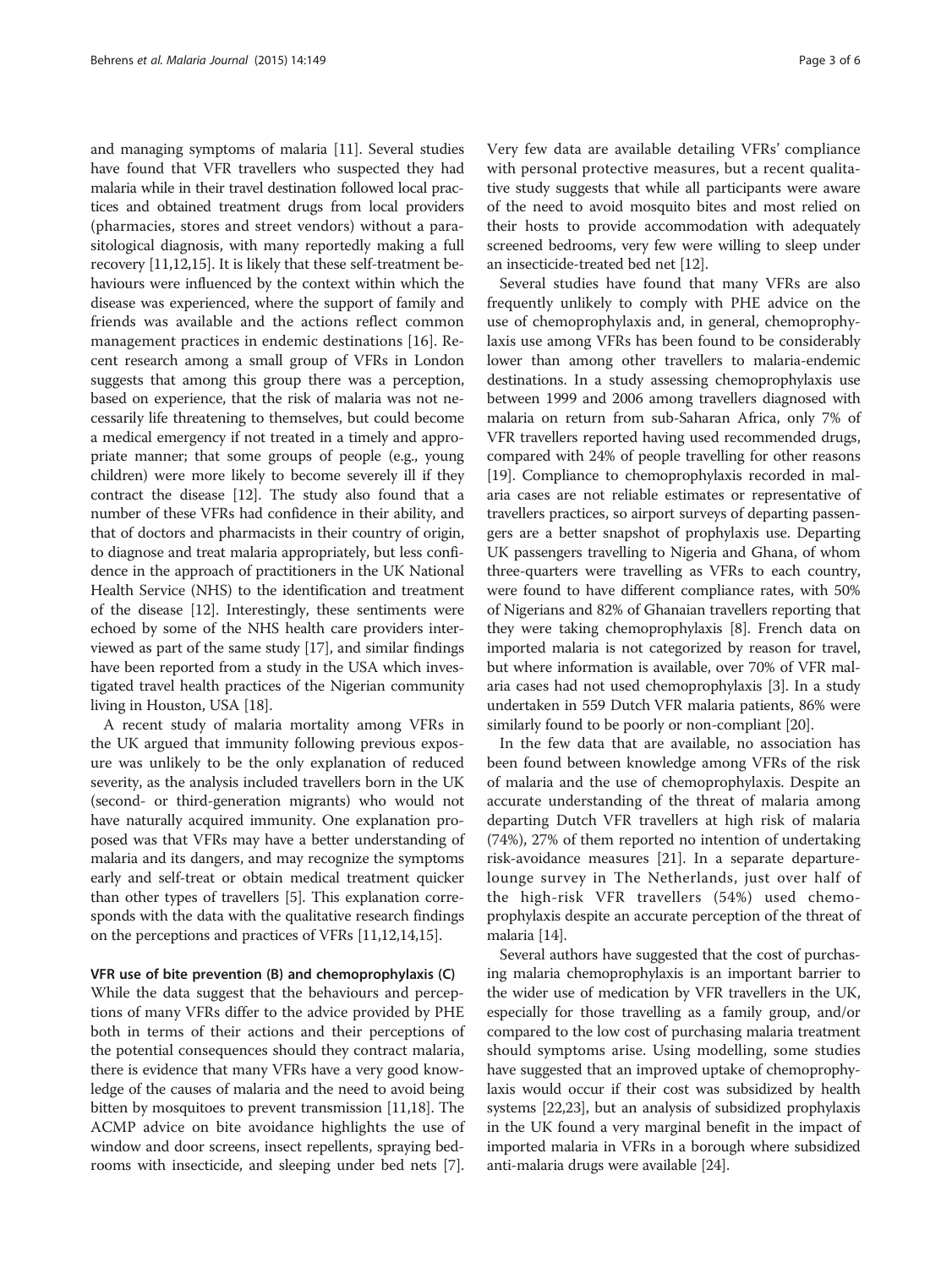Difficulties in accessing chemoprophylaxis have also been reported as a constraint to its use particularly among VFRs who travel at short notice [[10,12\]](#page-5-0), and a study among VFRs of Southeast Asian origin found that a belief in their malaria immunity restricted the uptake of prophylaxis in this group [\[15\]](#page-5-0). While no single factor has been identified as being the main driver behind the low use of chemoprophylaxis, a combination of cost and accessibility, together with experiences of side effects from previous drug use, and the cheap and readily available treatments where malaria is endemic appear to contribute to a perception among some VFRs that the risks posed by malaria are outweighed by the drawback of chemoprophylaxis use [[12\]](#page-5-0).

# Limitations of the current strategic approach

The mismatch between the threat of malaria as detailed in the current UK malaria prevention guidelines and the experiences of VFRs, particularly in their country of origin, is potentially contributing to low compliance to national policy recommendations. The epidemiological data suggest that the current strategy for addressing this gap, focusing on A (raising awareness) to increase B (bite prevention) and C (use of chemoprophylaxis) has had little impact on the rates of imported malaria among the VFR population over the past ten years. The ABCD approach is based primarily on a knowledge deficit hypothesis and the assumption that a didactic knowledge transfer approach, delivering 'correct' and 'appropriately tailored' information to VFRs though primary care providers is the most effective way of changing perceptions and practices. While it may be important to increase awareness among VFRs of the potentially fatal consequences of malaria, a key limitation of this approach is, as many studies have demonstrated, that there is no direct link between knowledge and behaviour since health behaviours are grounded in complex socio-ecological context where there are frequently structural and social barriers constraining actions [[25\]](#page-5-0). In particular, several studies have shown that there is no direct association between perceived risk of malaria and use of chemoprophylaxis and compliance with national recommended preventive strategies [[8,14,21\]](#page-5-0). Furthermore, data from a recent small qualitative study among VFRs in London, most of whom were first-generation UK residents, suggests that these participants tended to be dubious about the management of malaria within the NHS and were unlikely to view UK primary care providers as trusted sources of malaria information [\[12](#page-5-0),[17\]](#page-5-0). Two conceptual frameworks have recently been developed to describe the complex socio-ecological context within which VFRs make their malaria decisions [[12](#page-5-0),[14](#page-5-0)] and both identify key structural and social factors that are likely to influence VFR malaria behaviours and affect their willingness and

ability to comply with the current ABCD strategy. That is, as the epidemiological data demonstrate, attempting to raise awareness of the dangers of malaria is an ineffective strategy for malaria prevention among VFRs.

The epidemiological and qualitative data presented in this paper suggest that current policy does not account for the epidemiological and social context of VFR malaria. In order to develop more effective strategies to reduce the burden of malaria among VFRs, incorporating this evidence may be helpful. Additional epidemiological data on the effect of repeated travel to malaria transmission areas on the frequency and severity of clinical episodes among VFRs is needed.

In the meantime, should the current malaria prevention guidelines for VFRs be amended? Can alternative strategies be created that take a different approach? Should a separate strategy be developed for VFR travellers, and if so, how is a VFR defined? Defining a VFR is not straightforward and there is no international consensus on a definition [[26](#page-5-0)].

# Potential solutions? Next steps and new strategies

To address these questions alternative strategies might be considered for the management of the malaria burden among VFRs. One alternative may be changing the role of VFR malaria management through the use of standby emergency treatment (SBET) of malaria, an approach which has been already been adopted by European policy makers for travellers to low-risk, malaria-endemic regions [\[27](#page-5-0)]. However, there may be pitfalls and risks in withdrawing prophylaxis and relying on self-treatment when travel is to high-transmission countries. For example, a recent French study where 74% of the participants were immigrants, described the dangers of self-medication for malaria, with self-treatment identified as an important risk factor for travellers developing severe disease (OR 2.9 CI 1.6-5.6) [\[28](#page-5-0)]. The consequences associated with self-management include: inappropriate management of non-malarial fevers with an anti-malarial; use of poor quality (counterfeit) drug or sub-optimal dosing when purchasing medicine from street sellers; the potential rapid deterioration of patients with falciparum malaria; and, lack of access to medical supervision should the clinical condition not improve [[29\]](#page-5-0). On the other hand, no published studies exist on the effectiveness of self-treatment among VFRs and, rather than ignoring the fact that these practices occur [[12,14](#page-5-0)], perhaps consideration might be given to how such practices may be refined to encourage safe and effective self-management in this risk group.

An alternative strategy might include the provision of rapid diagnostic testing and a recognized treatment regimen within community-based medical/healthcare settings. If such a policy were to be implemented it would need to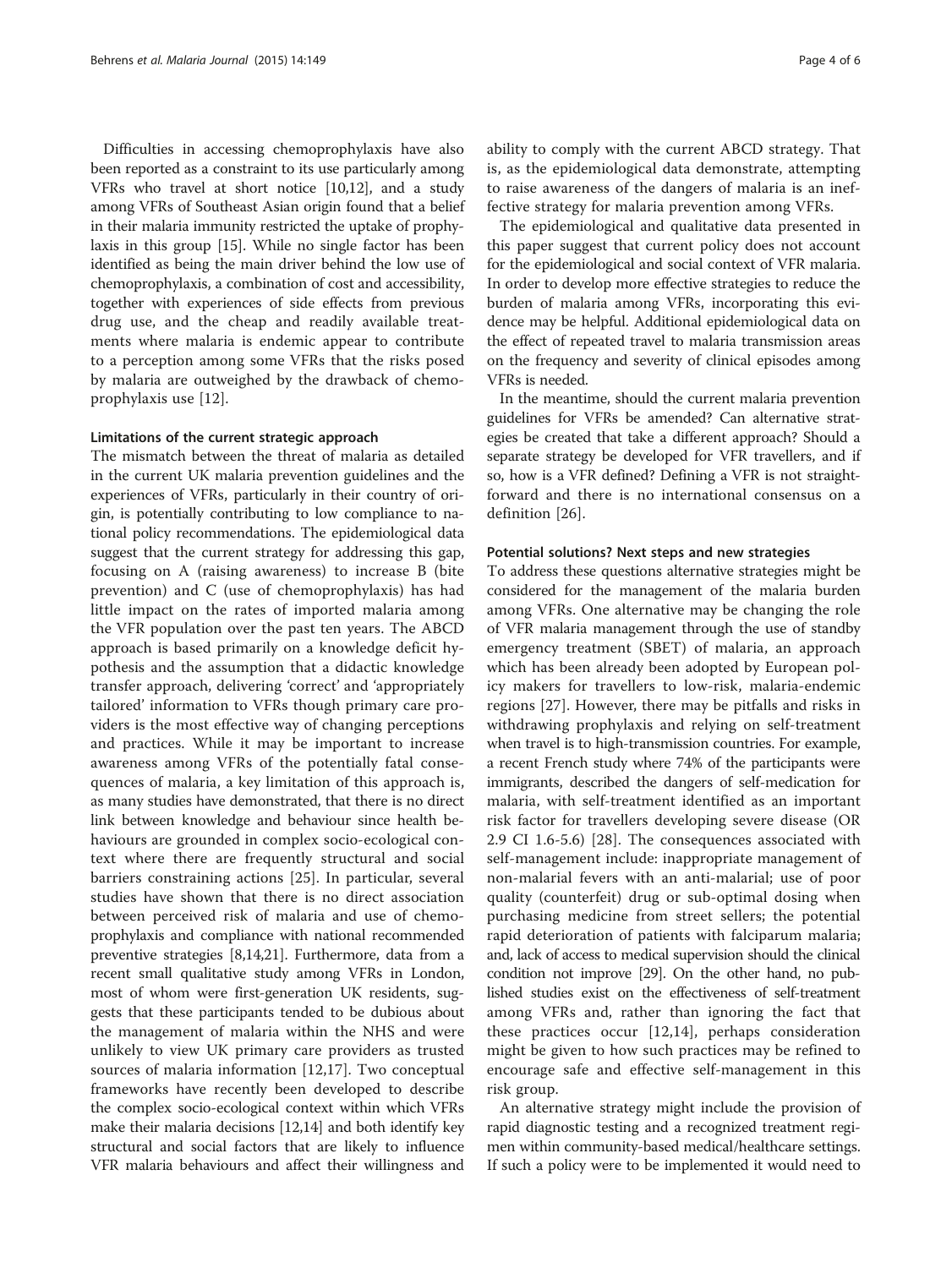be underpinned by effective support structures. Such a strategy may realistic because of the demographics and epidemiology of imported malaria in the UK. Around 88% of all imported P. falciparum malaria in 2008, was reported in London [\[17\]](#page-5-0), where immigrant communities are grouped in boroughs often by country of origin [[30](#page-5-0)] and served by local health services. This 'clustering' would facilitate geographically targeted training of communitybased providers on the recognition, diagnosis and treatment of malaria and targeted distribution of rapid diagnostic kits and artemisinin combination drugs to community based services in 'high risk' areas, particularly specific boroughs in London. With such facilities in place, community-based diagnosis in general-practitioner (GP) surgeries, urgent and walk-in care centres and local accident and emergency (A&E) departments could be set up to provide rapid diagnostics [[31](#page-5-0)] closer to, and more accessible for the malaria patient. Ambulatory treatment of imported malaria can be managed, in similar settings with excellent outcomes, at home, without the need for inpatient observation, where individuals are designated at low risk of complications [[31](#page-5-0)-[35](#page-5-0)].

If consideration were to be given to implementing guidelines specific to VFRs, then there remains the question of whether two different sets of guidelines can exist in parallel for travellers to the same region who differ by ethnicity and reason for travel? Having different preventative policies for different risk groups has a number of potential consequences. Firstly, health professionals would need clear guidance on how to decide which policy suits their traveller. They would need a precise definition of who constitutes a VFR, the journey risk and, most importantly, an understanding of the values and beliefs of the traveller. Secondly, there are cost implications: decisions would have to be made as to who would bear the cost and, if it were the traveller, understanding the influence of costs of standby treatment and diagnostic kits on uptake. Thirdly, there may be legal implications for the prescriber (GP, pharmacist, practice nurse) of selftreatment. Finally, the most challenging is the situation where a non-VFR traveller, such as an expatriate or business traveller, prefers standby treatment rather than taking chemoprophylaxis. How should a health professional deal with such a request? In a Dutch study of 604 malaria patients, the majority being VFRs, full compliance to chemoprophylaxis was associated with significantly lowered odds of developing severe malaria [\[20\]](#page-5-0). A policy recommending no prophylaxis therefore raises the potential of more frequent fatal malaria cases. The 'easy option' of standby treatment could be a poor and dangerous alternative for tourists, expatriates and similar groups, but could prove difficult not to provide if requested by travellers.

To decide on whether a separate policy might reduce malaria in VFR travellers, more detailed information is required on: the likely cost of implementing self-diagnosis and treatment; the acceptability of diagnosis and treatment within primary or acute/emergency care settings; user acceptability of this radical alternative to chemoprophylaxis; and, the acceptability to health care providers of having to deal with two policies, one for VFRs and one for others.

Potential measurable outcomes that could be used to monitor the effectiveness should parallel guidance on malaria prevention be implemented to VFRs include:

- I. A change in the proportion and/or number of VFR malaria cases with no increase in deaths;
- II. An increase in the number of non-VFR malaria cases and an increase in deaths.

# Conclusion

The epidemiological evidence suggests that the current guidelines for malaria prevention in the UK are not working effectively for a specific group of travellers, namely VFRs. The reasons for this are several and complex but are influenced by the health beliefs of VFRs and the structural, social, environmental, and economic context within which malaria prevention decisions are made. The current guidelines focus on trying to change awareness of risk using behaviour change communication strategies with little attention to the lived experiences of VFRs and the socio-ecological context of their decision-making. The reviews' findings argues for decreasing the burden of malaria among VFRs, through a different strategy is required. Altering VFR behaviour and reducing the malaria burden requires more than a didactic knowledge transfer approach as is currently advocated and alternative policy should consider a focus on solving practical issues, including self-management of malaria, early diagnosis and rapid treatment through primary and urgent care centres and easy access to effective malaria treatments. If new guidelines are introduced, research will be critical to ensure changes are carefully evaluated and their impact measured to confirm improvement and safety.

#### Abbreviations

VFRs: Visiting friends and relatives; SBET: Standby emergency-treatment; SSA: Sub-Saharan Africa; PHE: Public Health England; ACMP: The Advisory Committee on Malaria Prevention; MRL: Malaria Reference Laboratory; ABCD: Awareness, bite avoidance, chemoprophylaxis, early diagnosis; NHS: National Health Service; A&E: Accident and Emergency Dept.; GP: General Practitioner.

# Competing interests

RHB is a member of the PHE Advisory Committee on Malaria Prevention (ACMP) and a contributor on malaria to the WHO international Travel and Health. RHB has received research funding from Sigma Tau Pharmaceuticals and chairs their advisory board.

#### Authors' contributions

RHB and COHJ identified the need for guideline change; PN undertook much of the qualitative research referenced in the paper. RHB drafted the